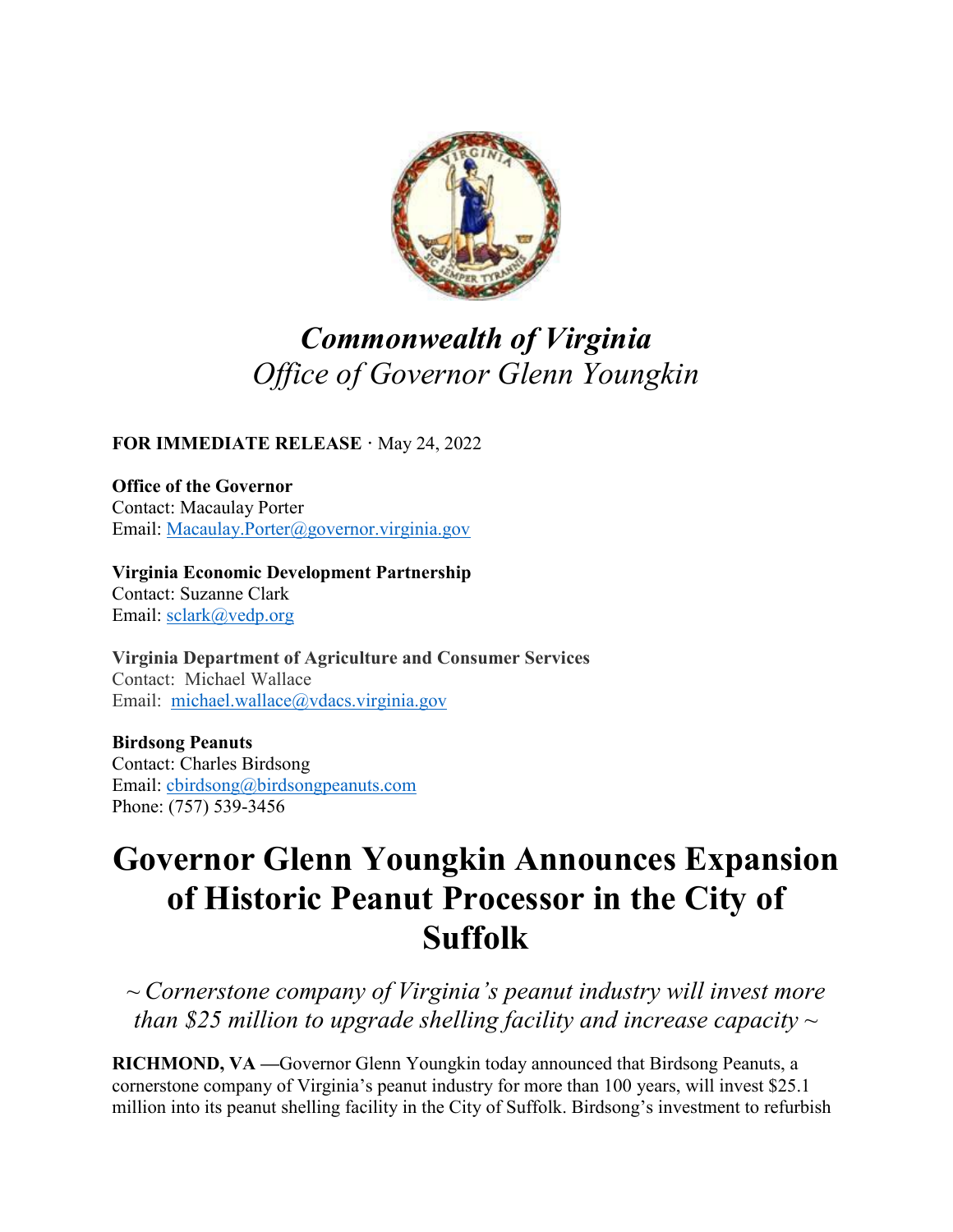and automate its production lines will make its Suffolk facility one of the most modern and efficient of the company's five shelling plants that will stretch from Virginia to Texas. In addition to winning this competitive expansion project, Birdsong is committing to additional growing opportunities for Virginia peanut producers for many years to come.

"When long-term corporate partners like Birdsong Peanuts reinvest in Virginia, it underscores that Virginia is open for business," **said Governor Youngkin.** "Birdsong has positively impacted the region's economy and Virginia's agriculture industry for over a century. This market leader facility expansion reinforces Suffolk's reputation as the 'peanut capital of the world."

"Birdsong Peanuts helped make the Virginia peanut an iconic product shared around the globe, and we celebrate the company's continued success and growth in the Commonwealth," **said Secretary of Commerce and Trade Caren Merrick**. "This expansion is a strong testament to the City of Suffolk's agricultural resources, access, and talent, and we look forward to the next chapter in Birdsong's 100+-year history in Virginia."

"The Virginia peanut is perhaps the Commonwealth's most famous contribution to world cuisine and few families have done more than the Birdsongs in bringing Virginia peanuts to the world," **said Secretary of Agriculture and Forestry Matthew Lohr**. "It is always a cause to celebrate when we see companies make major investments into the infrastructure that supports Virginia's farmers, but this is especially true when that investment is being made by a homegrown, familyowned business in support of one of our most iconic agricultural products. I thank the Birdsong family for their commitment to the Commonwealth and look forward to their next 100 years of growth and success."

"Birdsong Peanuts chose to reinvest in Suffolk because our corporate headquarters is here, there is a thriving peanut producer base here, there is good access to domestic and export markets, and also because of the region's talented workforce," **said Charles Birdsong, President, Birdsong Peanuts.**

"We look forward to working with Birdsong Peanuts on their expansion in Suffolk with the construction of this improved peanut processing facility. The continued investment from Birdsong Peanuts affirms their longstanding commitment to our city," **said Mayor Mike Duman**. "Peanuts have been an integral part of Suffolk for over a century, and thanks to companies like Birdsong Peanuts, Suffolk will continue in our rich history of food manufacturing."

"Birdsong Peanuts has always been a pillar in the City of Suffolk. Their investment is very timely and fruitful for farmers and the Suffolk community," **said Delegate Clinton Jenkins.** "This upgrade will contribute to our economy, create economic development, and provide employment opportunities. We are thankful and excited for Birdsong Peanuts' rich history and commitment to the Commonwealth."

Founded in 1914 by T.H. Birdsong in Courtland, Virginia, Birdsong Peanuts was asked by the founder of Planters Peanuts to relocate near his factory in Suffolk in 1939. That facility, which